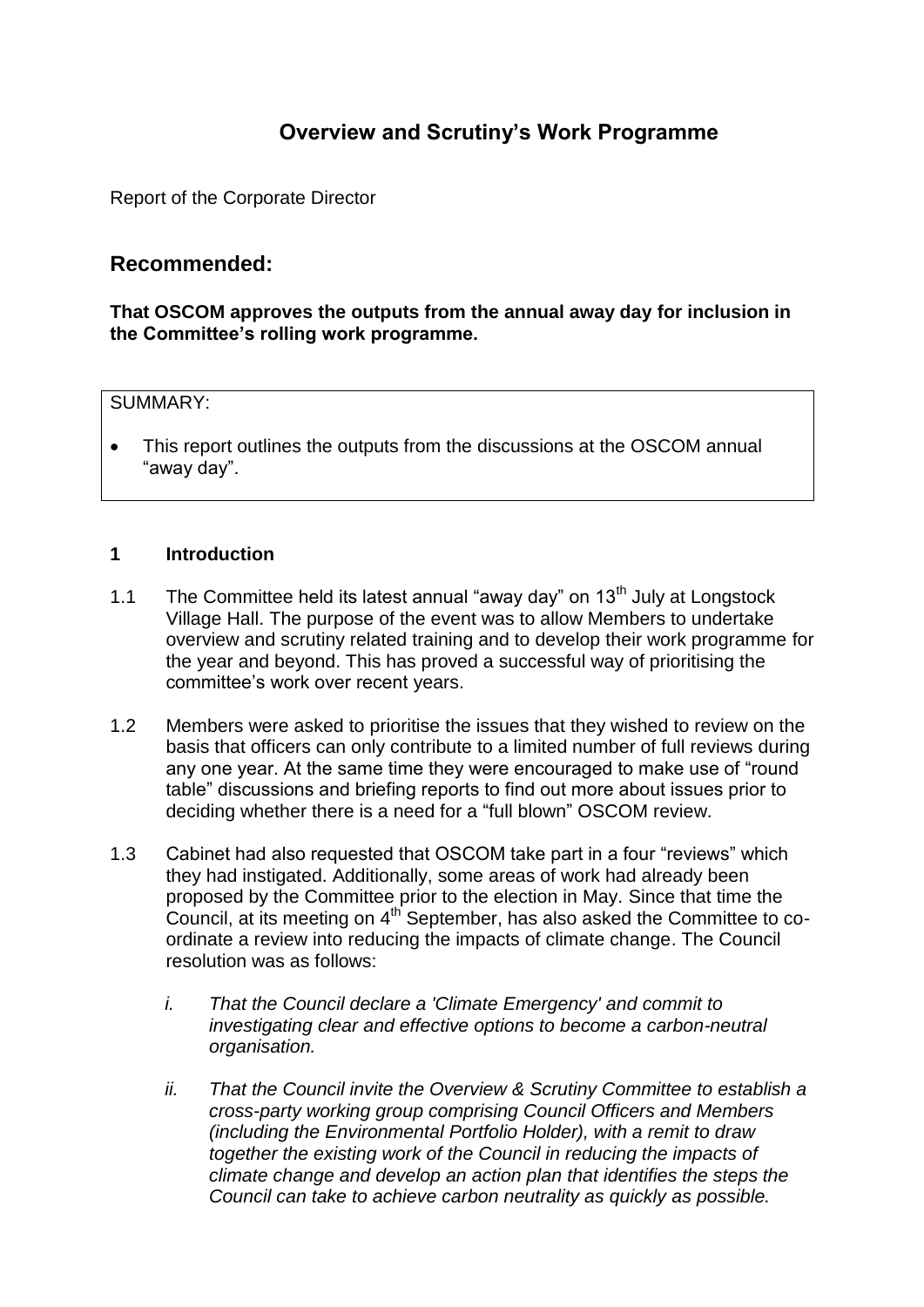- *iii. That the working group be requested to provide their draft recommendations within six months.*
- *iv. That the Council work with our communities and partners to identify opportunities for making the Borough carbon neutral.*
- 1.4 As the 'Climate Emergency' review is likely to be a wide ranging in nature the Committee may wish to consider incorporating some of the other related eview ideas, that emerged from the away day, within its scope. This for example might include the proposed reviews on the waste stream, rewilding and making the Local Plan more environmentally friendly.
- 1.5 For those items that are proposed for a full review it is worth noting that a scoping template has now to be approved by the Committee. This is an initiative introduced in recent years to help ensure that the review panels are truly task and finish groups.

## **2 Proposed Areas for Review**

2.1 The proposed areas for inclusion in the Committee's work programme are outlined below. It is proposed that OSCOM nominate a lead member to work up a scoping template with the appropriate Head of Service.

#### *Reference from Council*

Reducing the impacts of climate change

## *Proposals for full reviews to be scoped by the Committee*

The promotion of healthy life styles linked to Sport and Recreation (possibly by reference to Romsey) (Head of Community and Leisure)

The reduction of the amount of waste going into the waste stream through behavioural change and the potential use of "nudge" tactics\*\*. (*It is proposed that a scoping "round table" meeting to take place instead of Project Integra discussion prior to OSCOM's November meeting.*) (Head of Environment Services)

The current verge cutting regime in the Borough and potential links to "rewilding"\*\* (Head of Community and Leisure/ Head of Environment Services)

*(\*\* Potential for inclusion within the scope of the reducing the impacts of climate change review)* 

## *Cabinet Proposed Reviews with OSCOM involvement*

Review of the Council's Key Performance Indicators Review of the Economic Development Strategy and Action Plan New Neighbourhoods Review Making the Local Plan more environmentally friendly\*\* *(\*\* Potential for inclusion within the scope of the reducing the impacts of climate change review)*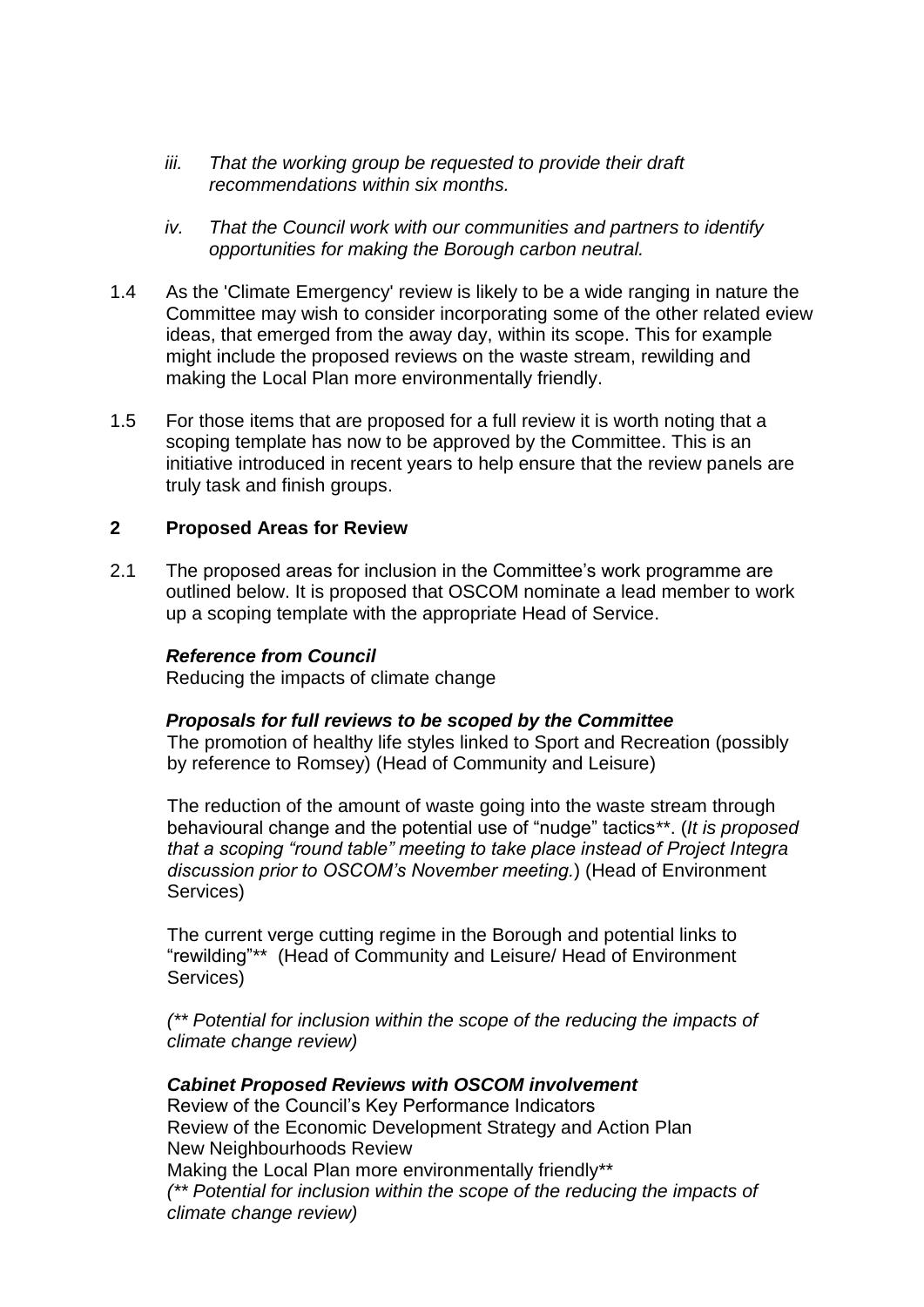## *Roundtable Discussions*

Our approach to communications (Prior to December OSCOM) Partnership working with the Police and the CSMG Review of the Area Planning Committee "pilot" Mapping of youth service type provision Housing Strategy (including social/affordable housing)

## *To be included within the Member Development Programme*  Planning Enforcement and its "effectiveness"

#### *To be referred to the Planning Advisory Panel*  Rules for Self Build

## 3.0 **Other Matters**

- 3.1 In addition, there is already a commitment to hold a rural community planning discussion before the September Committee and a review of Health provision in Romsey and Andover has already been scoped and agreed by the committee, in July.
- 3.2 A commitment to undertake a review of the Council's obligations under the Armed Forces Covenant has also been made, but that review remains to be scoped.

## 4.0 **Portfolio Holder Presentations**

- 4.1 It is also worth noting that each year the Leader gives a presentation on the progress of the Corporate Action Plan. Members will also recall that each portfolio holder has normally given a presentation to the Committee at least once over the 4 year life cycle of each Council. Cllr Ward gave a presentation to the July Committee on the Community and Leisure Portfolio.
- 4.2 The Committee now has slots in its work programme for further Portfolio Holder briefings in October, December and January. Following consultation with Cabinet members is proposed that the briefings be held as follows:-October – Cllr Drew – Economic Development and Tourism December – Cllr Bundy - Housing and Environmental Health January – Cllr Adams King - Planning.

## 5.0 **Conclusion**

5.1 OSCOM is asked to approve the outputs from the annual away day for inclusion in the Committee's rolling work programme.